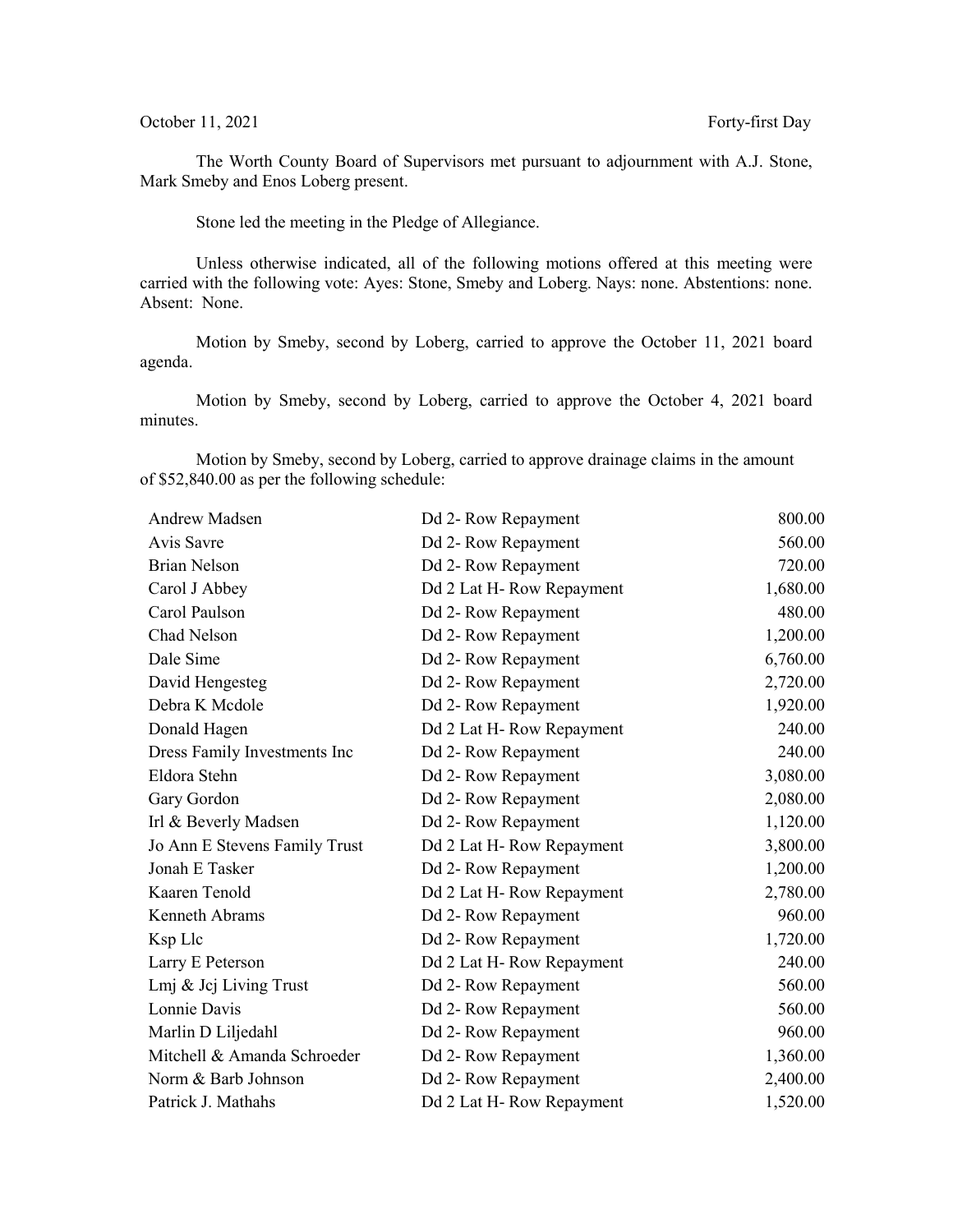| Randal Sime           | Dd 2- Row Repayment      | 1,360.00  |
|-----------------------|--------------------------|-----------|
| Rodney Loken          | Dd 2- Row Repayment      | 880.00    |
| Russ Tenold           | Dd 2 Lat H-Row Repayment | 2,780.00  |
| Small Family          | Dd 2- Row Repayment      | 3,040.00  |
| Thomas L Capranos     | Dd 2- Row Repayment      | 640.00    |
| Todd & Renee Hoeppner | Dd 2- Row Repayment      | 1,760.00  |
| Truman D Hengesteg    | Dd 2- Row Repayment      | 560.00    |
| Worth County          | Dd 2- Row Repayment      | 160.00    |
|                       | <b>Grand Total</b>       | 52,840.00 |

Motion by Loberg, second by Smeby, carried to approve claims in the amount of \$634,234.54 as per the following schedule:

| A & I Auto Body Inc               | Service-Eng       | 538.88     |
|-----------------------------------|-------------------|------------|
| Agvantage Fs Inc                  | Fuel-Eng          | 9,728.51   |
| Aramark                           | Service-Eng       | 241.78     |
| At&T Mobility                     | Service-Shf       | 1,166.64   |
| <b>Bcn</b> Telecom                | Service-Gsr       | 98.00      |
| Beland Tree Service, Llc          | Service-Gsr       | 1,050.00   |
| Berge Oil Company                 | Fuel-Eng          | 22,206.41  |
| <b>Black Hills Energy Inc</b>     | Service-Eng       | 84.93      |
| <b>Bmc Aggregates Llc</b>         | Rock-Eng          | 1,460.20   |
| Brian M Kuchay, Md                | Ems Contract      | 100.00     |
| Care Connections Of Northern Iowa | Fy22 1st Levy-Mha | 174,696.50 |
| Carquest Auto Parts Inc           | Supplies-Eng      | 3,378.10   |
| Certified Laboratories            | Fuel-Eng          | 1,163.20   |
| <b>Chrysler Of Forest City</b>    | Service-Con       | 176.81     |
| City Of Fertile                   | Rutf-Eng          | 2,461.38   |
| City Of Grafton                   | Rutf-Eng          | 1,426.51   |
| City Of Hanlontown                | Rutf-Eng          | 616.69     |
| City Of Joice                     | Rutf-Eng          | 1,619.48   |
| City Of Kensett                   | Rutf-Eng          | 819.44     |
| City Of Manly                     | Service-Eng       | 51.00      |
| City Of Northwood                 | Service-Soc       | 741.29     |
| Culligan Of Mason City            | Service-Gsr       | 164.54     |
| Dennis Paulson                    | Reimb-Shf         | 29.00      |
| Diamond Mowers Inc                | Parts-Eng         | 478.34     |
| Eilertson Repair                  | Service-Con       | 1,198.08   |
| Electric Pump Inc                 | Service-Wwt       | 9,352.60   |
| Falkstone Llc                     | Rock-Eng          | 2,358.01   |
| Fallgatter's Market Inc           | Supplies-Con      | 94.72      |
| Flynn Company Inc                 | Service-Eng       | 196,720.66 |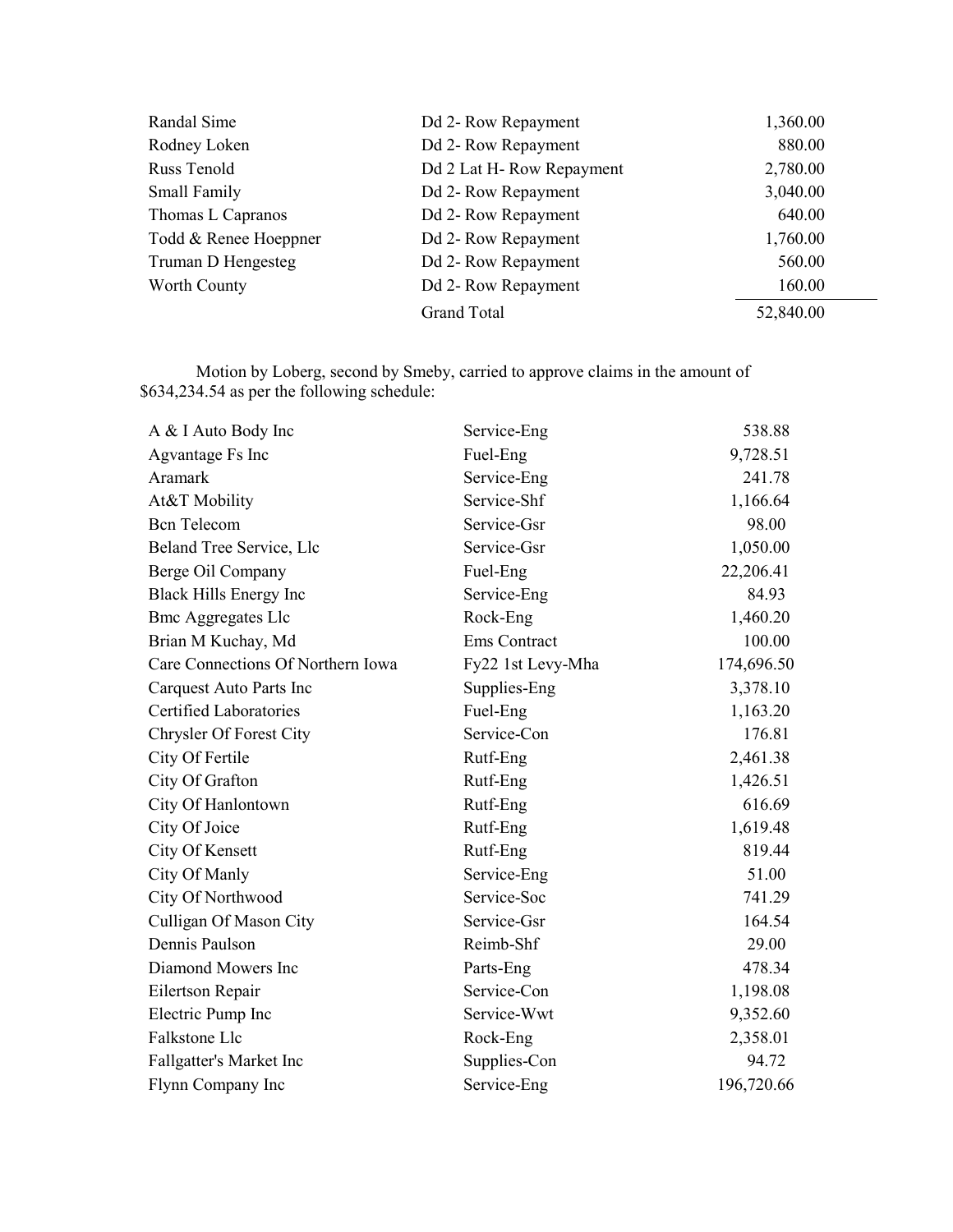| <b>Frank Stearns</b>          | Service-Mex          | 225.00     |
|-------------------------------|----------------------|------------|
| Greve Law Office              | Rent & Payroll-Aty   | 6,234.08   |
| Heartland Asphalt Inc         | Supplies-Eng         | 788.24     |
| <b>Heartland Power Coop</b>   | Service-Wwt          | 2,816.14   |
| Holiday Inn                   | Reimb-Shf            | 120.96     |
| Huber Supply Co Inc           | Supplies-Eng         | 187.26     |
| Imwca                         | Wk Comp Prem-Ins     | 18,940.00  |
| <b>Isac</b>                   | Edu-Sup              | 150.00     |
| Joel Rohne                    | Mileage-It/Gis       | 133.28     |
| Kelly Hardware                | Supplies-Con         | 341.12     |
| Lawson Products Inc           | Supplies-Eng         | 40.10      |
| Lexisnexis                    | Service-Aty          | 177.00     |
| Medline Industries Inc.       | Supplies-Phd         | 58.31      |
| Midwest Pipe Supply Inc       | Supplies-Eng         | 6,370.00   |
| Mike Bode                     | Safety-Eng           | 284.72     |
| Nassco Inc.                   | Supplies-Gsr         | 577.64     |
| Neapolitan Labs Llc           | Service-Aud          | 750.00     |
| <b>Nelson Family Trust</b>    | Rent-Shf             | 300.00     |
| Niacc                         | Edu-Shf              | 26.00      |
| Northwood Sanitation Llc      | Service-Gsr & Eng    | 341.50     |
| Nsb Bank                      | Service-Dap          | 216.30     |
| Nuss Truck & Equipment Inc    | Parts-Eng            | 7,213.11   |
| Optum                         | Supplies-Phd         | 139.92     |
| Peterson Contractors Inc      | Service-Eng          | 117,515.50 |
| Plunkett's Pest Control Inc   | Service-Con          | 37.86      |
| Ram Systems                   | Service-Phd          | 720.00     |
| Richard Brumm                 | Edu-Eng              | 30.00      |
| Rsvp                          | Fy22 Appro-Org       | 2,250.00   |
| <b>Safety Solutions</b>       | Service-Eng          | 500.00     |
| Sanofi Pasteur Inc            | Supplies-Phd         | 3,686.88   |
| Scp                           | Supplies-Eng         | 94.50      |
| Shred Right                   | Service-Phd          | 47.25      |
| Teresa Johnson                | Mileage-Phd          | 128.00     |
| Treasurer State Of Iowa       | Fee-Juj              | 443.00     |
| Verizon Wireless              | Service-Ema          | 40.01      |
| Viafield                      | Supplies-Con         | 76.78      |
| Von Bokern Associates Inc.    | Service-Shf          | 1,000.00   |
| Wex Bank                      | Service-Tra          | 1,771.39   |
| Winnebago Co Auditor          | Service-Soc          | 3,189.31   |
| Winnebago Coop Telephone Assn | Service-Gsr          | 3,250.16   |
| Worth Co Emergency Mgmt       | 2nd Qtr Pymt-Dis/Ema | 18,636.25  |
| Worth County P H Petty Cash   | Reimb-Phd            | 48.95      |
| Worth County Sheriff          | Service-Juv          | 32.00      |